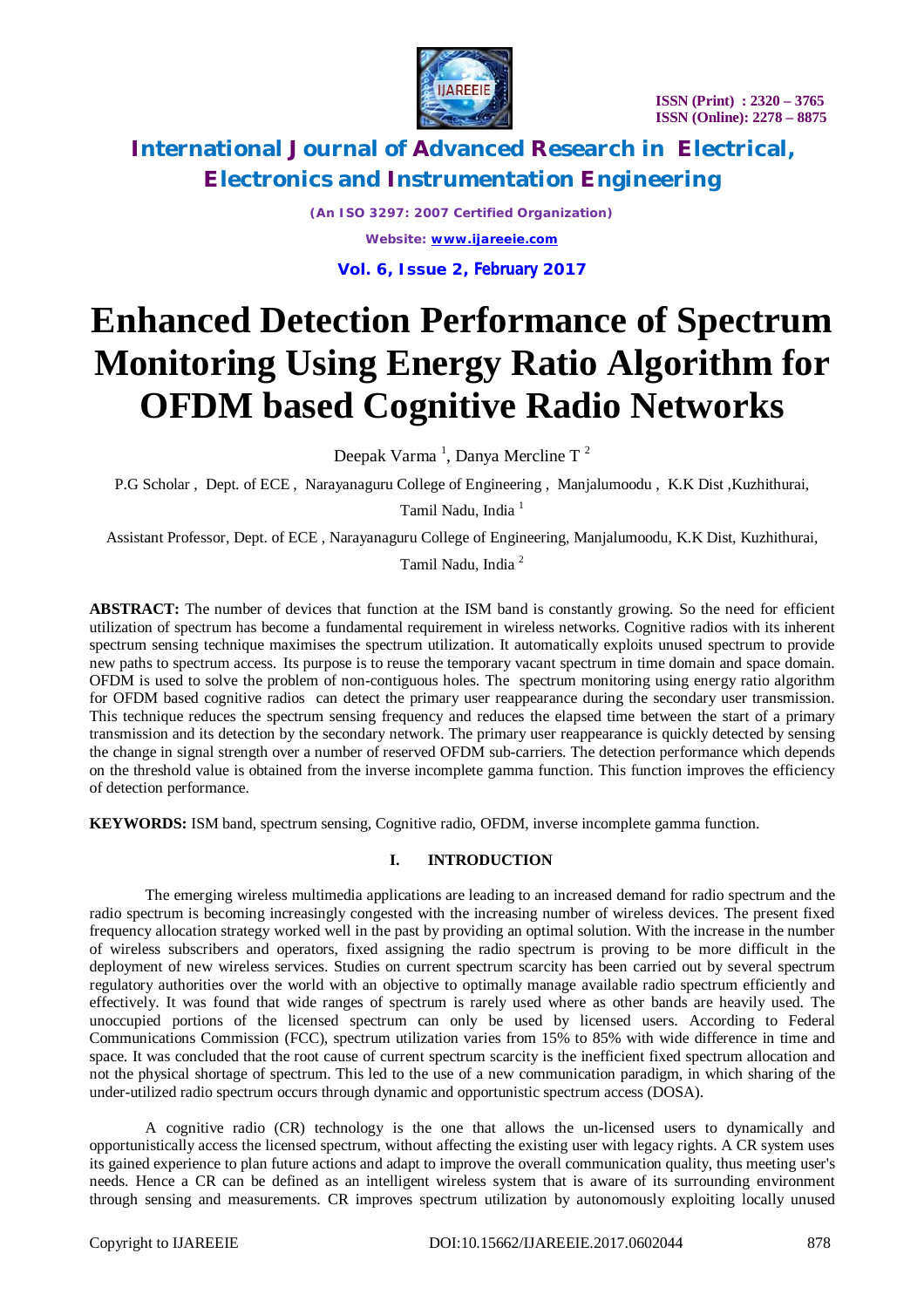

*(An ISO 3297: 2007 Certified Organization)*

*Website: [www.ijareeie.com](http://www.ijareeie.com)*

#### **Vol. 6, Issue 2, February 2017**

spectrum. By making the physical layer (PHY) highly flexible and adaptable, a CR can achieve, the sensing and be aware of its operational environment, and dynamically adjust its radio operating parameters accordingly. The important function of secondary user (SU) is to identify available frequency bands across multiple dimensions like time, space, frequency, angle and code efficiently. Interference between licensed users of that spectrum can be avoided by updating its transmission parameters dynamically. The secondary users identifies, vacant frequency bands under uncertain radio frequency (RF) environment to detect primary users with high probability of detection so that incumbents become active in the band of interest by relying on robust and efficient spectrum sensing (SS) techniques. The Radio Knowledge Representation Language (RKRL) is a language which the cognitive radio uses for knowledge.

The two main characteristics of a CR are the cognitive capability and re-configurability. Cognitive capability refers the ability of radio technology to interact with the radio environment in real time, in order to identify and to look out for un-occupied licensed spectrum bands called spectrum holes or white spaces. The FCC categorizes the spectrum holes as temporal spectrum holes and spatial spectrum holes. This provides two secondary communication schemes of exploiting spectrum opportunity in time and space domain.

Spectrum Sensing is the technique of measuring the interference temperature over the spectrum to find the unused channels. The aim of the Spectrum Management is to find the best available spectrum to fulfill the needs of the communication. Spectrum Analysis is used to find the different functionalities of the spectrum bands so that they can make productive use of the spectrum band according to the requirements.

OFDM is a frequency division multiplexing scheme used as a digital multi-carrier modulation method. It can overcome many problems that arise with high bit rate communications, especially the time dispersion. The symbol stream bearing data is split into several lower rate streams and these streams are transmitted on different carriers. This splitting increases the symbol duration by the number of orthogonally overlapping carriers (subcarriers). Multipath echoes affect only a small portion of the neighbouring symbols. Data's are carried on several-parallel data streams or channels by a large number of closely spaced orthogonal sub-carrier signals. Each sub-carrier is modulated with a conventional modulation scheme (such as quadrature amplitude modulation or phase-shift keying) at a low symbol rate, so that the total data rates remain similar to conventional single-carrier modulation schemes in the same bandwidth. OFDM's underlying sensing and spectrum shaping capabilities together with its flexibility and adaptivity make it the best transmission technology for CR systems. These properties make OFDM a good matching for the cognitive radio

### **II. RELATEDWORKS**

A.Ghosh [1] et.al proposed an algorithm to address the spectrum efficiency and fairness issues of multi band multiuser Multiple- Input and Multiple-Output (MIMO) cognitive ad-hoc networks. The algorithm proposed is the cross layer antenna selection algorithm, that is used to improve the transmission efficiency of the MIMO system.

W.S. Jeon [2] et.al proposed a sensing scheme that consists of a series of consecutive energy detections followed by feature detection, where the energy detection time is much shorter than the feature detection time. In this, the multiple energy detections decrease the feature detection due to false alarm and the overall channel sensing time.

R. Saifan [3] et.al has classified the trends in enhancing false alarm probability  $(P_f)$ , detection probability  $(P_d)$ , optimizing inter-sensing time, in-band sensing (monitoring) time optimization, and out-of-band sensing (search) time optimization. Here the model used is the PU in its idle state and it enables the CR node to benefit from its previous measurements.

S.W. Boyd [4] et.al proposed the receiver statistics method of spectrum monitoring. This proposed method of spectrum monitoring supplement traditional spectrum sensing and improve the communications efficiency of the secondary radios.

S.H. Hwang [5] et.al proposed an adaptive operation scheme for quiet period in IEEE 802.22 system. In this the length of- sensing interval is adaptively varied depending on the number of alarms by the energy detection and the performance is evaluated in terms of channel utilization.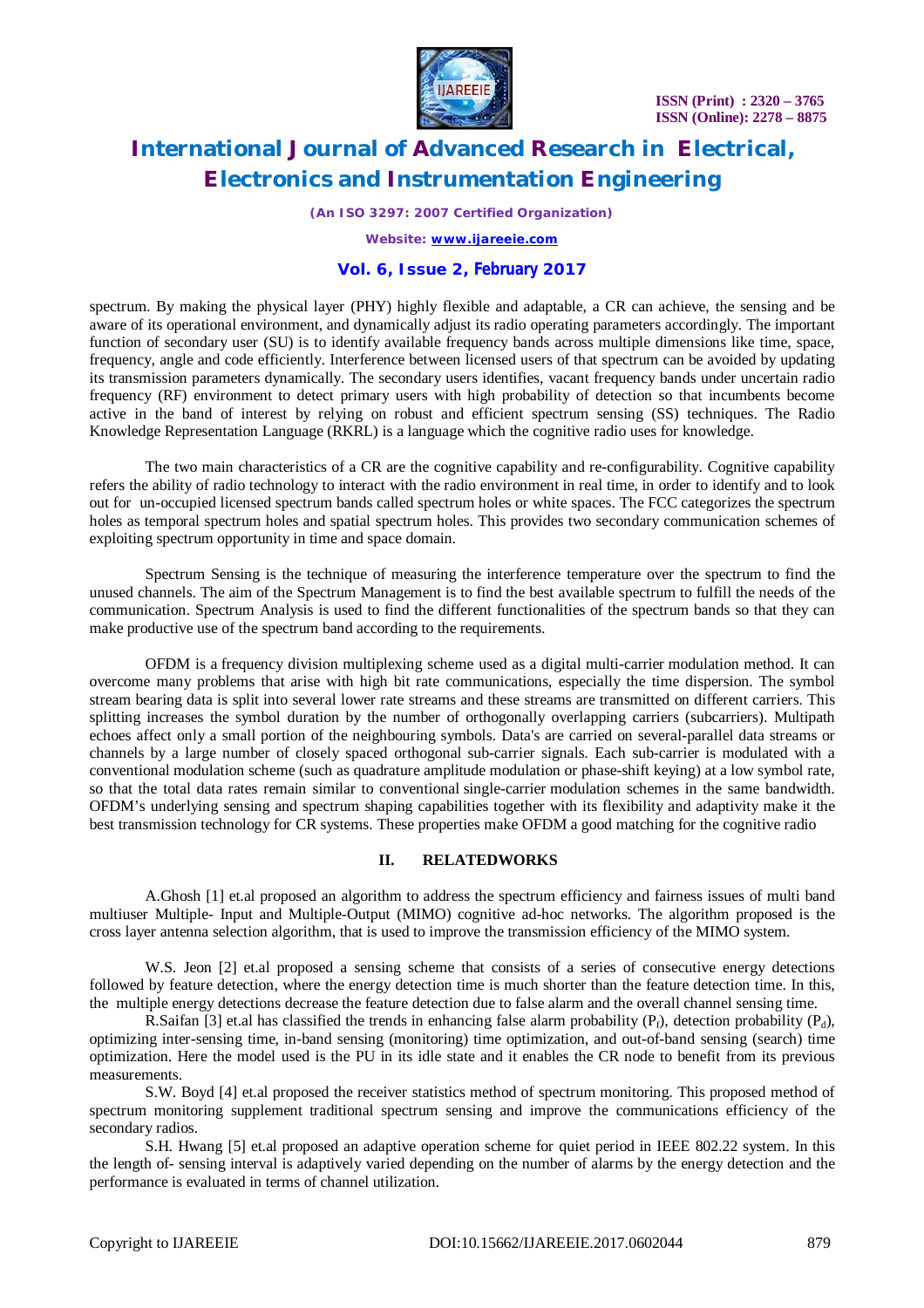

*(An ISO 3297: 2007 Certified Organization)*

*Website: [www.ijareeie.com](http://www.ijareeie.com)*

#### **Vol. 6, Issue 2, February 2017**

D.Chen [6] et.al proposed a novel In-band sensing method which can avoid the usage of quiet period to guarantee the performance of the network. In this method, the complementary of adjacent OFDM symbols is utilized to perform power detection.

P.Y. Tsai [10] et.al presents an algorithm for the joint estimation of carrier frequency offset and timing frequency offset in orthogonal frequency division multiplexing (OFDM) systems. A weighted least squares algorithm based on pilot-aided scheme is proposed that operates near the Cramer-Rao bound in the variance of estimation errors. With a weighted least squares technique, this proposed algorithm generates offset estimates with minimum RMS errors.

### **III. ENERGY RATIO ALGORITHM**

The Fig. 1 shows the OFDM frame. A number of tones,  $N_{RT}$ , are reserved for the spectrum monitoring purposes on the time frequency grid of the OFDM frame, before the IDFT. Such tones are reserved for the whole time except the time of the training symbols not to change the preamble waveform, which is used for synchronization at the receiver. The reserved tones are allocated dynamically so that their indices can span the whole band when successive OFDM symbols are considered in time. For every OFDM symbol, the tones are advanced by  $\Delta_r$  positions.

The spanning starts again from the first subcarrier, when the last index of the available subcarriers is reached. Even for small values of  $\Delta_r$ , the reserved tone sequence injected to the energy ratio can span the whole band. This scheduling is followed due to the following reasons. Firstly due to the use of OFDM the primary user may have some spectrum holes and the algorithm fails when the reserved tones from the SU are synchronized with those spectrum holes in the PU side.



Fig. 1 Time-frequency allocation for one OFDM frame to explore different sub-carrier types.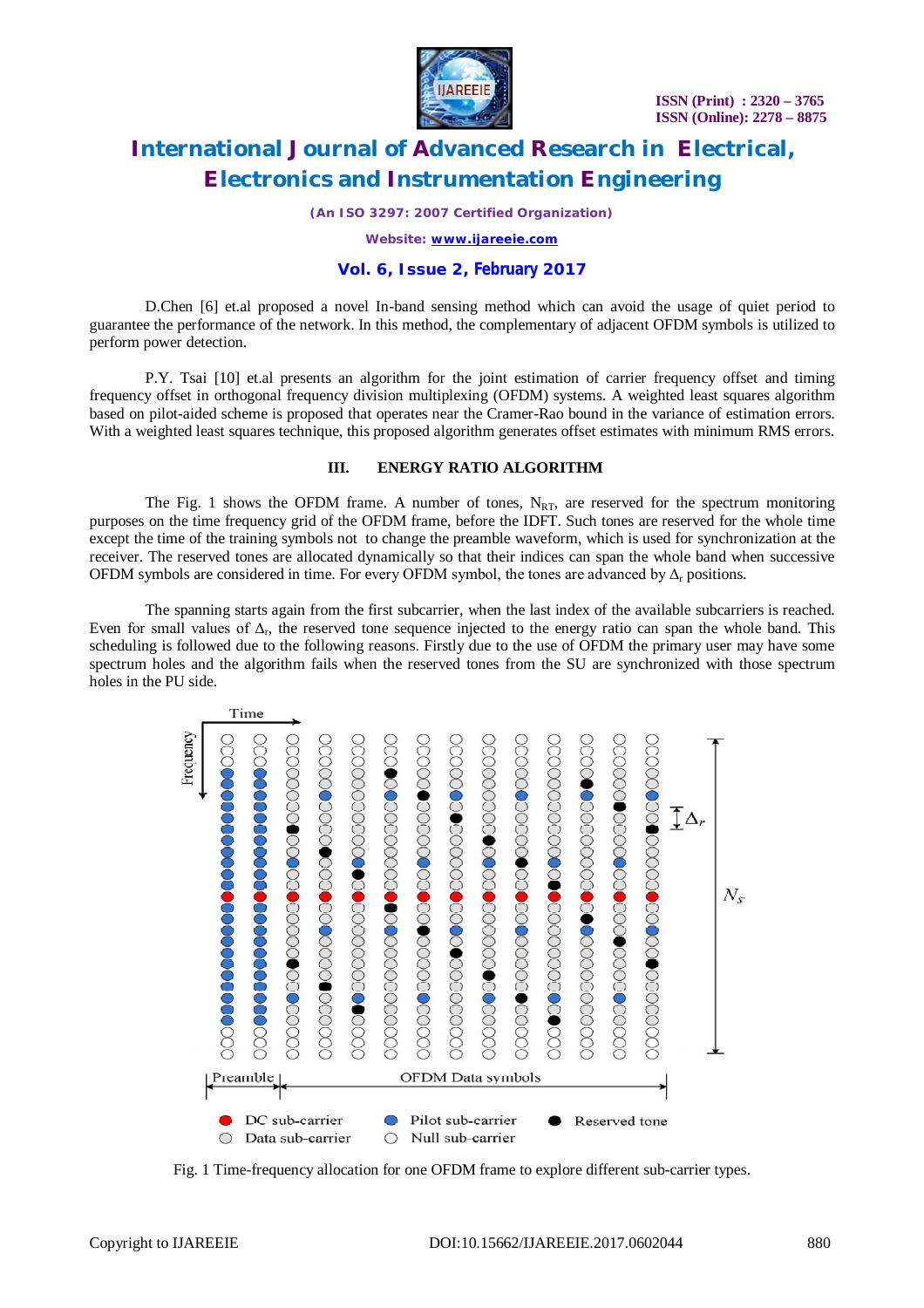

*(An ISO 3297: 2007 Certified Organization)*

*Website: [www.ijareeie.com](http://www.ijareeie.com)*

#### **Vol. 6, Issue 2, February 2017**

When the PU uses a traditional single carrier modulation technique like QAM, then PU signal has a flat spectrum over the entire band and therefore this issue does not have a harm effect on the algorithm. Secondly, the primary to secondary channel may introduce notch characteristics to the narrow band occupied by the reserved tones. This results in detecting lower primary power level, which is referred to the narrow band problem. Therefore to mitigate the channel effect and to protect the reserved tones from falling into primary holes reserved tones are rescheduled by changing the value of  $\Delta_{r}$  over time. All SUs should know the code for this scheduling in prior.

The secondary user can monitor the band and test the primary user appearance, based on the signal on the reserved tones at the receiver. The traditional radiometer can be used to measure the primary signal power and the secondary noise power by accumulating the energy of those reserved tones. As a result, the primary signal power can be detected if this energy exceeds a predefined threshold. As the spectral leakage of the neighbouring sub-carriers will affect the energy at the reserved tones even for no in-band primary signal, this approach does not guarantee the primary user detection. So an alternative decision making criterion that has a powerful immunity for this power leakage must be formed. This technique can also overcome the ICI resulted from the residual CFO and SFO errors, and even the effect of NBI.

The Fig. 2 illustrates the overall energy ratio algorithm. The assumption is that the primary signal appears after some time during the monitoring phase. After CP removal and frequency domain processing on the received signal, the reserved tones from different OFDM symbols are combined to form one sequence of complex samples, at the secondary receiver. Over the reserved tones sequence, two consecutive equal-sized sliding windows are passed in the time direction. The energy of the samples that fall in one window is calculated and the ratio of the two energies is taken as the decision making variable and hence named as energy ratio algorithm. The objective of the algorithm is to check the change in variance on the reserved tones over time.



Fig. 2 Energy ratio processing details. (1) The time domain sequence for the OFDM blocks. (2) Frequency domain samples. (3) Reserved tones processing with two sliding windows for  $N_{RT} = 2$  and  $N = 4$ . (4) Decision making variable,  $X_k$ .

Mathematically let  $Z_i$  be the i<sup>th</sup> sample of the reserved tone sequence. The decision making variable,  $X_k$ , can be defined as the ratio of the energy of the second window,  $U_k$ , and the energy of the first window,  $V_k$ . where N is the number of samples per window and k is an integer such that  $k = 1,2,3, \ldots$ 

$$
\boldsymbol{X}_k = \frac{\boldsymbol{U}_k}{\boldsymbol{V}_k} = \frac{\sum_{i=N+k}^{2N+k-1}|\boldsymbol{Z}_i|^2}{\sum_{i=k}^{k+N-1}|\boldsymbol{Z}_i|^2}
$$

Since the reserved tones processing of energy ratio algorithm starts from the beginning of the sensing phase, the decision making variable is calculated during both sensing and monitoring phases. It only yields the decisions during the monitoring phase. The energy ratio algorithm is said to be properly calibrated to be able to detect the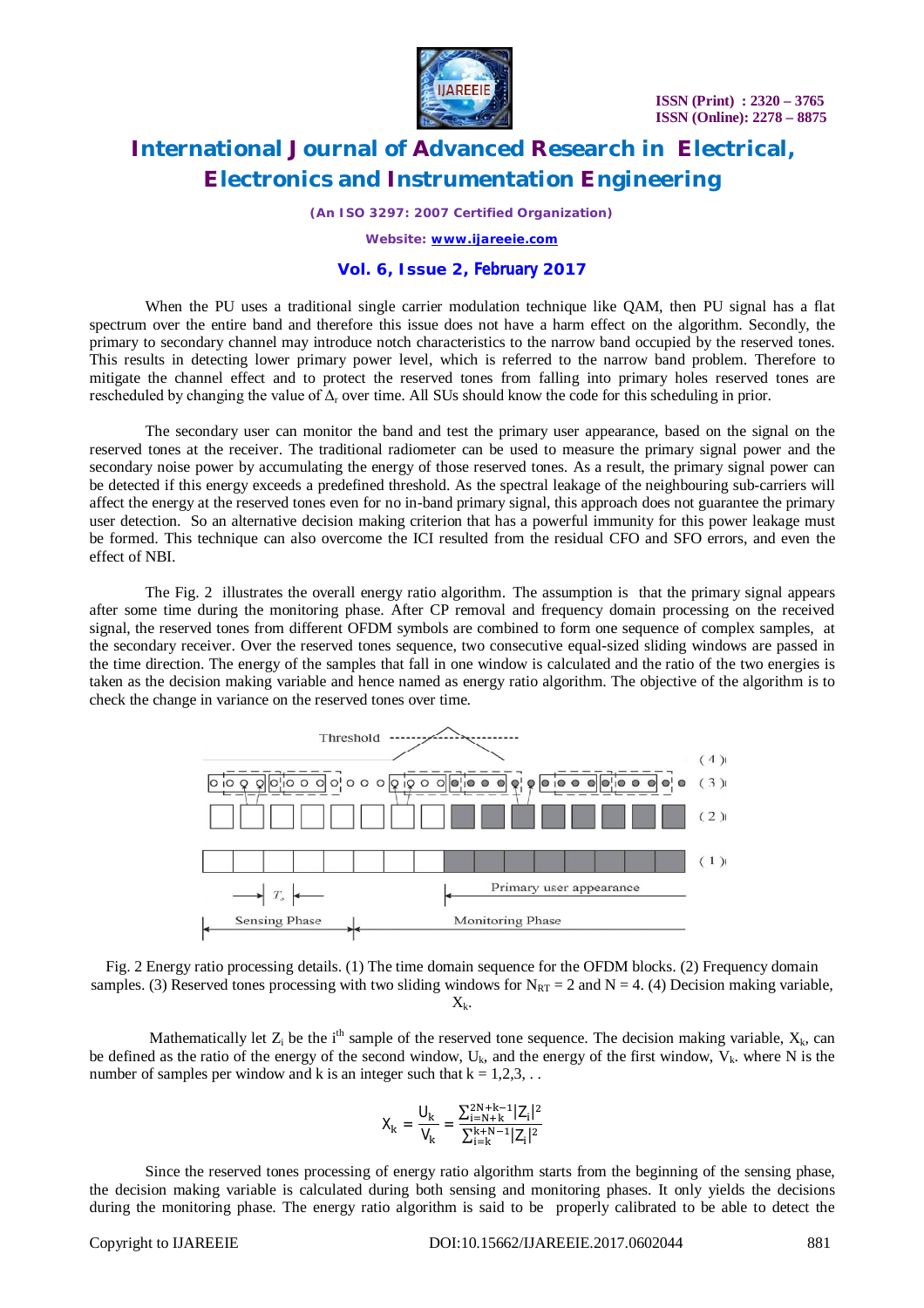

*(An ISO 3297: 2007 Certified Organization)*

*Website: [www.ijareeie.com](http://www.ijareeie.com)*

#### **Vol. 6, Issue 2, February 2017**

appearance of the PU during monitoring phase, only if the decision from the spectrum sensing algorithm is that, the PU is inactive during the sensing phase. This means that both sliding windows are filled with pure unwanted signals. In the monitoring phase, the receiver evaluates the parameter,  $X_k$ , by monitoring the reserved tones. When it exceeds a certain threshold, the secondary user assumes that there is a power change on the reserved tones which is perhaps due to the primary user appearance and it is time to vacate the band, else the secondary user can continue transmission. The energy of each window involves only the strength of the unwanted signals including the noise, the leakage from the neighbouring sub-carriers, and the effects of ICI produced by the residual synchronization errors when there is no primary user in band. The ratio will be very close to unity since the strength of the unwanted signals does not offer significant changes over time, when N is large enough.

When the primary user appears, the first window will only maintain the unwanted signals without the primary user interference and the second window will contain primary user interference and the unwanted signals as the two signals. Hence the ratio of the two energies will result in much higher values when compared to one. The ratio value will depend on the primary user power. As the two windows slide again, the ratio is close to unity since the primary signal plus the unwanted signals will be observed by the two windows and the decision making variable returns to the initial state. The decision variable produces a spike when the primary user is detected else it changes very slowly maintaining the energy ratio close to one. This approach can resist the different impairments involved in the received signal but it leads to reduction in the throughput of the secondary user by the ratio of the number of reserved tones to the number of useful tones. This reduction can be overcomed by OFDM systems since it uses adaptive modulation where good conditioned sub-carriers are loaded with higher modulation order.

It is assumed that the primary user appears at the boundaries of the OFDM blocks. When the primary user is active, the reserved tones should have the full power, which is supposed to be for those sub-carrier indices, of the primary user. But practically, the primary user may appear any time within any OFDM block in the monitoring phase. Two effects have to be considered in this case. Firstly, the FFT window applied by the SU receiver will have a timeshifted version of the PU signal and that involves a phase rotation to the PU subcarriers. The phase shift is acceptable to happen with no effect on the algorithm since the energy is the useful parameter for this algorithm. Secondly, since part of the signal is truncated, the power on the reserved tones will not have the full power transmitted by the PU on those sub-carriers but the next OFDM symbol will have that full power. If the PU power is large enough, then the reserved tones form the first OFDM symbol, in which PU signal appears, are considered to be full, similar to near far problem else, the reserved tones from this OFDM symbol are considered as noise if  $N>>N_{RT}$ .

#### **IV. ANALYSIS**

The Fig. 3 shows the SISO communication model block diagram. It consists of a primary user and a secondary user transmitter. They are summed and is given to the OFDM synchronization blocks where they are synchronized. They are then given to the CP removal. It is then given to the FFT. From FFT, they are given to the channel estimator, channel equalization and the energy ratio. After the channel equalization they are given to the bit chain. This model can be modified as required for MIMO communication systems. Here, the assumption is that, the signal to be detected does not have any known structure. A zero mean circularly symmetric complex Gaussian distribution is used for modelling the reserved tone sequence. The objective is to find the receiver operating characteristics (ROC) represented by the probability of detection,  $P_D$ , and probability of false alarm,  $P_{FA}$ .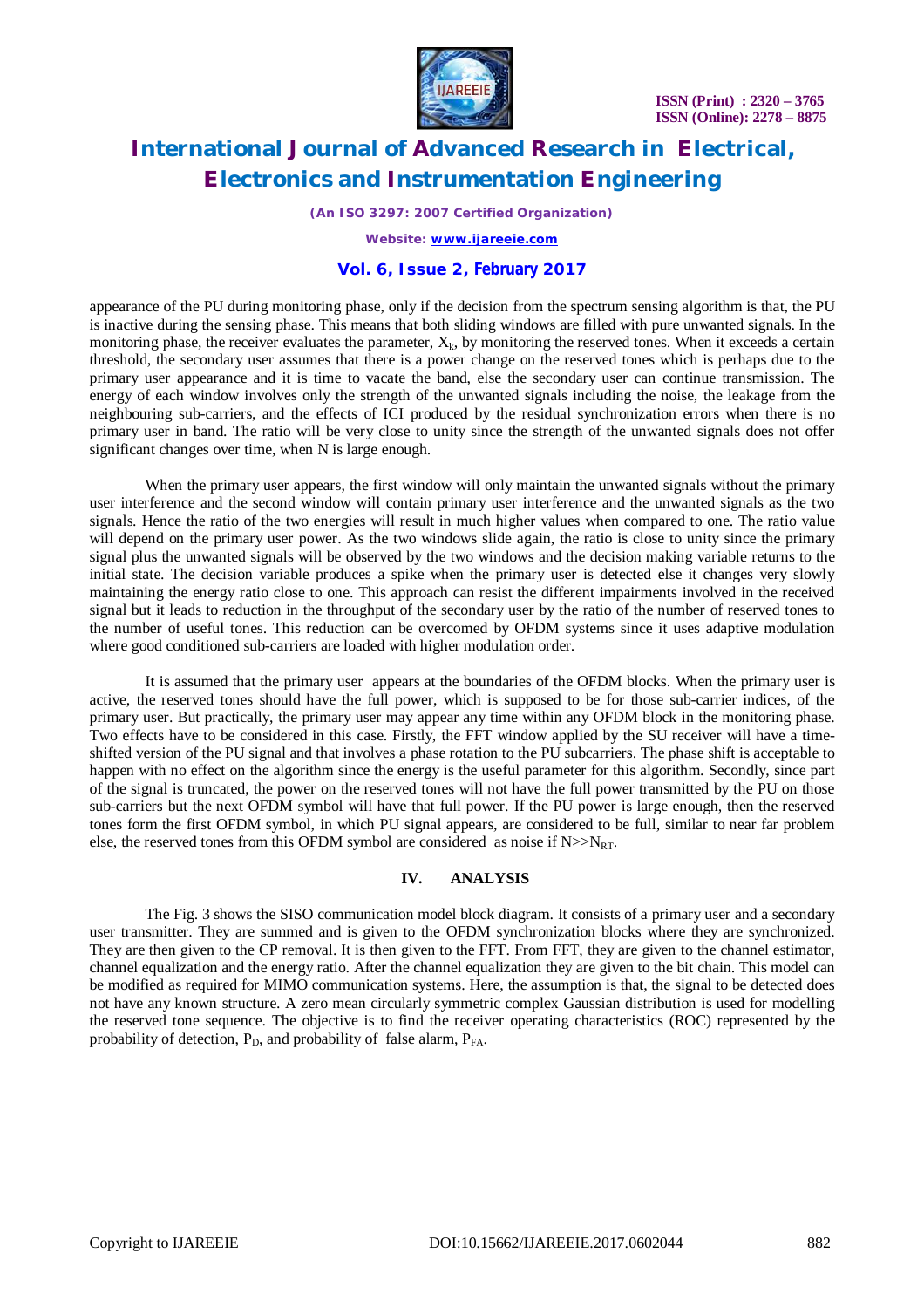

*(An ISO 3297: 2007 Certified Organization)*

*Website: [www.ijareeie.com](http://www.ijareeie.com)*

#### **Vol. 6, Issue 2, February 2017**



Fig. 3 SISO communication model block diagram

The two hypotheses are  $H_0$  and  $H_1$ . They are classified as,  $H_0$  assumes that the primary signal is not in band and; H<sub>1</sub> assumes that the primary user is present. The hypotheses are defined as in equation (1).  $\sigma_v^2$  is the variance of the samples contained in first window and;  $\sigma_u^2$  is the variance of the samples contained in second window.

$$
\begin{cases} H_0: X = \frac{U}{V}, \sigma_u^2 = \sigma_v^2 \\ H_1: X = \frac{U}{V}, \sigma_u^2 > \sigma_v^2 \end{cases} (1)
$$

The detection performance is expressed in terms of its ROC curve, which represents the probability of detection as a function of the probability of false alarm. The operating point of a detector can be chosen anywhere along the ROC curve by varying a certain threshold  $\gamma$ . P<sub>FA</sub> and P<sub>D</sub> are defined and are given by the following equations respectively.

$$
P_{FA} = Prob[X > \gamma | H_0]
$$
  

$$
P_D = Prob[X > \gamma | H_1]
$$

The objective of Neyman-Pearson (NP) criterion is to maximize  $P_D$  subject to a constraint on  $P_{FA}$ , when either  $H_0$  or  $H_1$  is deterministically true. The energy contained in one window will follow a Chi- Square distribution, as the samples of the reserved tone sequence follow a zero-mean circularly symmetric complex Gaussian distribution.

Probability of false alarm for the energy ratio algorithm is given by ,

$$
P_{FA} = Prob[X > \gamma | H_0] = I_g(N)
$$

The threshold  $\gamma$  can be obtained subject to a constant P<sub>FA</sub>, where  $I_g^{-1}(N)$  is the inverse incomplete gamma function with parameter N and is given by,

$$
\gamma = \frac{1}{I_{P_{FA}}^{-1}(N) - 1}
$$

The detection probability is given by ,

$$
P_D = Prob[X > \gamma | H_1]
$$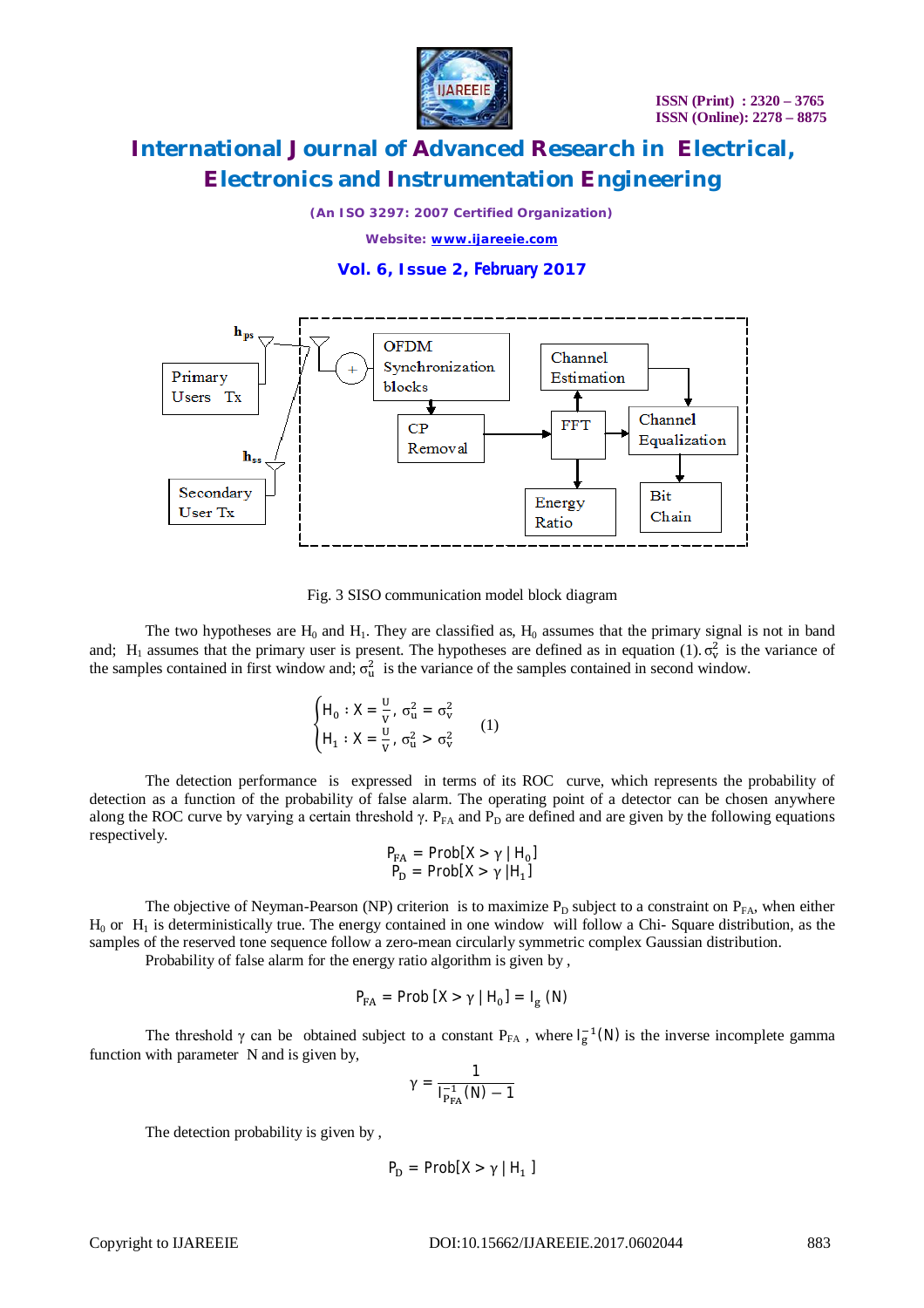

*(An ISO 3297: 2007 Certified Organization)*

*Website: [www.ijareeie.com](http://www.ijareeie.com)*

#### **Vol. 6, Issue 2, February 2017**

#### **V. SIMULATION RESULTS**

The Fig. 4 shows the receiver operating characteristics of energy ratio algorithm with inverse incomplete gamma function. From the graph it is seen that this technique achieve high probability of detection even for small values of probability of false alarm.





The Fig. 5 shows the comparisons of receiver operating characteristics of various techniques. Receiver Operating Characteristics



Fig. 5 Comparison of ROC of various techniques.